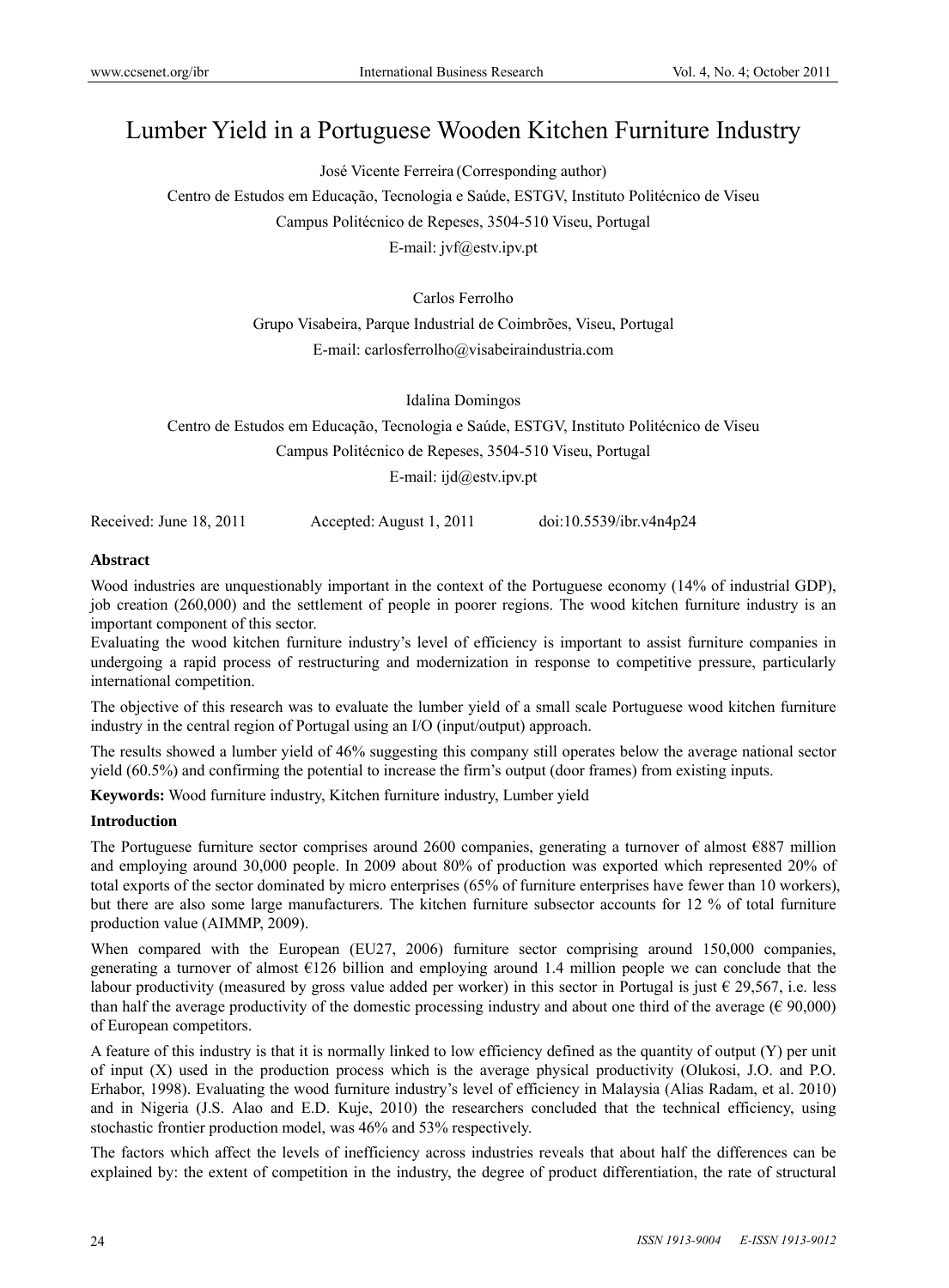change, the importance of international trade, the size of markets and the organization of firms within the industry (Alison Green and David Mayes, 1991).

According to Barbosa et al. (1999) low performance in most companies in the wood industry and furniture is due to precarious industrial organization and the cultural aspects of non-acceptance of innovation but in a study intended to analyze the relationship between productive efficiency and innovation in Spain's wood-based industry, the results did not show the existence of significant links between firm's efficiency and innovation **(**Luis Diaz-Balteiro et al. 2006).

The defects and abnormalities of wood and their technological consequences are important aspects that need attention since any irregularities or deviations in the wood diminishes its usability. A defect is by definition an irregularity occurring in or on wood that reduces its strength, durability, or usefulness (Willis Wagner and Clois Kicklighter, 2000). There is a certain amount of risk involved in classifying an abnormality (e.g. knot) as a defect because what is judged to be definitely unsuitable for one application may prove to be ideal for a different or special use (Kollmann/Côté, 1984). Some of the common defects include (Willis Wagner and Clois Kicklighter, 2000; Kollmann/Côté, 1984; NP-180, 1962; Irene Yu-Hua Gu, et al. 2010):

natural defects (knots, reaction wood, cross grain, variation in log form, shake, blue stain, miscellaneous natural defects);

defects due to processing:

manufacturing defects (slope of grain, wane, small dent, excessive variation in dimension);

seasoning defects (checks, warp, casehardening, collapse, honeycomb, wash boarding, miscellaneous seasoning defects (drying cracking, pitch pocket));

raised grain;

loosened grain.

The most common type of defect in wood machining processes is the slope of the grain which can be due to inaccuracy of the equipment or poor judgment and lack of skill on the part of the operators (Kollmann/Côté, 1984). To reduce the frequency of this type of defect it is necessary to increase the rake angles, thus decreasing the friction between the tools and chip surface and verifying the degree of rounding (radius) from the edge tools to avoid exceeding the permissible wear limit, so as to maintain the "wire" cutting (Koch P., 1964; Gonçalves M.T.T., 2000).

For wood furniture manufacturers, texture and the direction of the grain are the characteristics which most influence performance of the machining processes. The silica and gum content are also characteristics that affect the quality and productivity of the manufacturing processes (Silva, J. et al.,1999).

According to Lyptus, (2002), the problems arising from variations in grain, color, surface cracks, warping lights and contractions may be corrected or minimized through appropriate processing techniques - drying, machining and finishing.

The production of wooden kitchen furniture requires the removal of defects (also called unacceptable character marks) from boards used as raw-material. Today, the majority of the wood processing industry uses human resources to identify such defects and to mark them with fluorescent markers (Urs Buehlmann and R. Edward Thomas, 2007). According to these authors a study found that yield losses incurred due to inaccurate marking are over 15 percent absolute lumber yield and large yield improvements can be achieved if marker accuracy is improved only marginally. Average yield from primary parts after rejecting was found to be 39.1, 44.4, and 45.7 percent for the normal error rate; 25 percent error reduction; and 50 percent error reduction scenario, respectively.

A study (field test of the RIP-X crosscut-first and rip-first simulation) of rough mill cutup of 4/4 red oak lumber was conducted in a casegoods manufacturing company by O. V. Harding and P. H. Steele, (1997). For the crosscut-first system the study was conducted over three days and the overall rough mill yield was 54.46%, 57.21% and 61.63% for day 1, 2 and 3 respectively. For the rip-first system the rough mill was studied for one-half day and the overall rough mill yield was 71.26%.

According to a study carried out by INETI (2000) the overall rough Portuguese furniture sector yield was 60.5% in 1998 which is in accordance with the results above.

Damavan et al. cited by J.S. Alao and E.D. Kuje, (2010) posited that many small scale enterprises lack the necessary skills and resources to operate efficiently and are ill prepared to deal with the problem of production and the severe constraints they face in their management skills.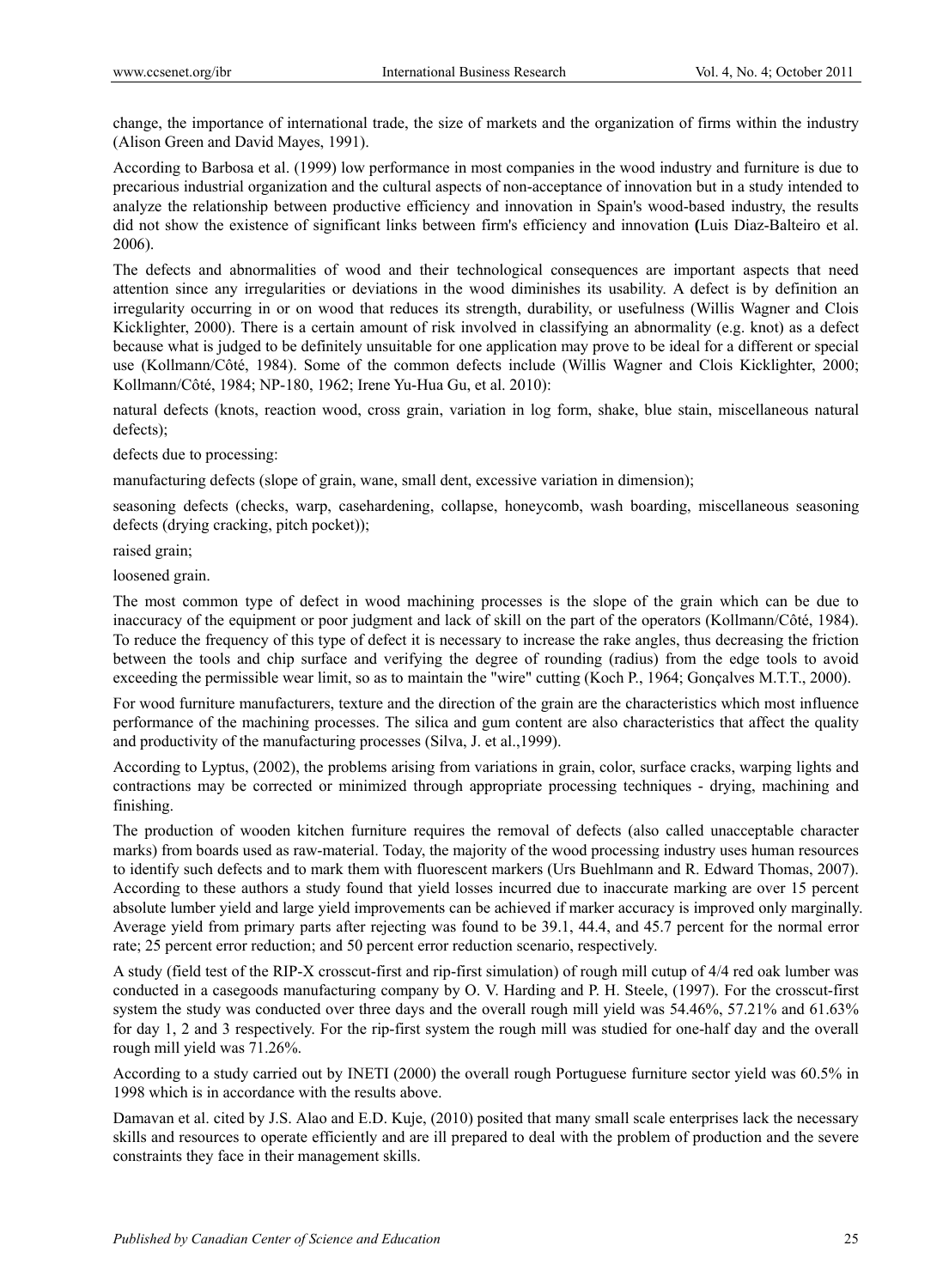Performance improvement can be grouped into production improvement, in preventing and recovering failure and in quality management. The widely techniques for performance improvement, are according Slack Nigel et al., (1997): I/O (input / output) analysis, failure mode and effect analysis (FMEA), letters of statistical process control, flow charts, relationships diagrams, cause-effect diagrams.

This paper attempts to evaluate the lumber yield of a small scale Portuguese wooden kitchen furniture industry in the central region of Portugal using an I/O (input/output) approach.

### **Case Study**

The wooden kitchen furniture manufacturing company whose lumber yield we intended to study is a small scale enterprise (SSE), which uses the best available technology. It is located in the central region of Portugal. The kitchen manufacturing process is divided into two production lines: "lumber line" and "box line". In the "lumber line" framed panels (panel doors and/or panel drawers) are produced in accordance with the flow chart represented in Fig. 1 and the woodworking machines involved are: "multi-saw", "moulder", "radial saw", "tenoner", "mortiser", "press" and "sander".

The lumber used 2.24 cubic meters  $(m^3)$  of oak lumber (650 kg/m<sup>3</sup> density with 10% humidity) with length (3650 mm), thickness (26 mm) and varying width (110-320 mm) to produce  $1.02 \text{ m}^3$  of frames. The lumber was "ripped" (cutting along the length) into strips (75 mm wide) with a "multi-saw" using saw blades (3mm thick). After being processed by the "moulder" machine the size of the strips was (3650x70x23 mm). With the "radial saw" the strips were "chopped" into shorter pieces to take out the defects (knots, cracks, etc.) and then cut lengthwise to obtain rails and stiles. A tenon was inserted into the rails with the "tenoner" machine. A rectangular hole was cut into the stiles to accept a tenon with a "mortiser" machine. The "press" machine was used to assemble the panel doors and panel drawers. The panels were not included in the study, because they were made from another material out of this production line. Finally, the panel doors and panel drawers passed through the "sander" to reach its final thickness (22 mm) and a surface ready for finishing. Table 1 gives the stiles and rails manufactured for this study.

#### **Methodology**

A mass balance was performed across the "lumber line" using the I/O (input/output) technique (Slack Nigel et al., 1997) to evaluate the yield of each unit process (woodworking machine) and of the overall "lumber line".

The quality assessment of the machined wood was performed according to Portuguese Standard NP-180 which defines the most important causes of wood devaluation.

#### **Results and interpretation**

As shown in Fig. 2, the lumber yield in this enterprise is only 46% which means that more than half (54%) of the raw material is converted into solid waste and is not incorporated into the final product. This result contrasts with the (60.5%) for the overall rough Portuguese furniture sector yield [INETI, 2000] but it is of the same magnitude as the (45.7%) in the Urs Buehlmann and R. Edward Thomas (2007) study and (54.46%) in the O. V. Harding and P. H. Steele, (1997) study.

The unit processes yield (woodworking machines) included in the "lumber line" is represented in Figure 3. As expected, the "moulder" operation is one that presented a lower yield (76%) because this is the operation where the major irregularities of raw material were corrected. Rather than this] the higher efficiency (99%) was obtained in the "mortise" machine followed by the "sander" and the "tenoner" machine with 95% each. The efficiency (83%) obtained in the "radial" machine was influenced mainly by the wood defects. The width of the board was the main issue responsible for the yield (80%) on the "multi-saw" machine. In this unit operation board width (a multiple of 80 mm) presented a higher yield (94%), whereas 150 mm wide boards presented a lower yield (50%).

The distribution of wood machining defects that contributed to yield reduction is presented in Fig.4. The "raised grain" and "slop of grain" accounted for approximately 2/3 of the total machining defects (32% each), and 14% of defects were due to "wane". "Small dent" and "loosened grain" accounted for the lowest number of defects (11% each).

The distribution of natural and seasoning wood defects that contributed to yield reduction is presented in Fig.5. "Blue stain" (24%), the defect which appeared most often, together with "mineral streak" (21%) and "warping" (18%) accounted for approximately 2/3 of the total defects. "Knots" and "splits/check/shake" accounted equally (15% each) for 30% of the total defects. "Pitch pocket" was the defect that appeared the least (6%).

#### **Conclusions**

The main conclusion to be drawn from this study is that the company needs 2.24  $m<sup>3</sup>$  of oak wood (raw-material) to produce 1.02  $m<sup>3</sup>$  of frames to panel doors and panel drawers for kitchen furniture. This makes the yield only 46%,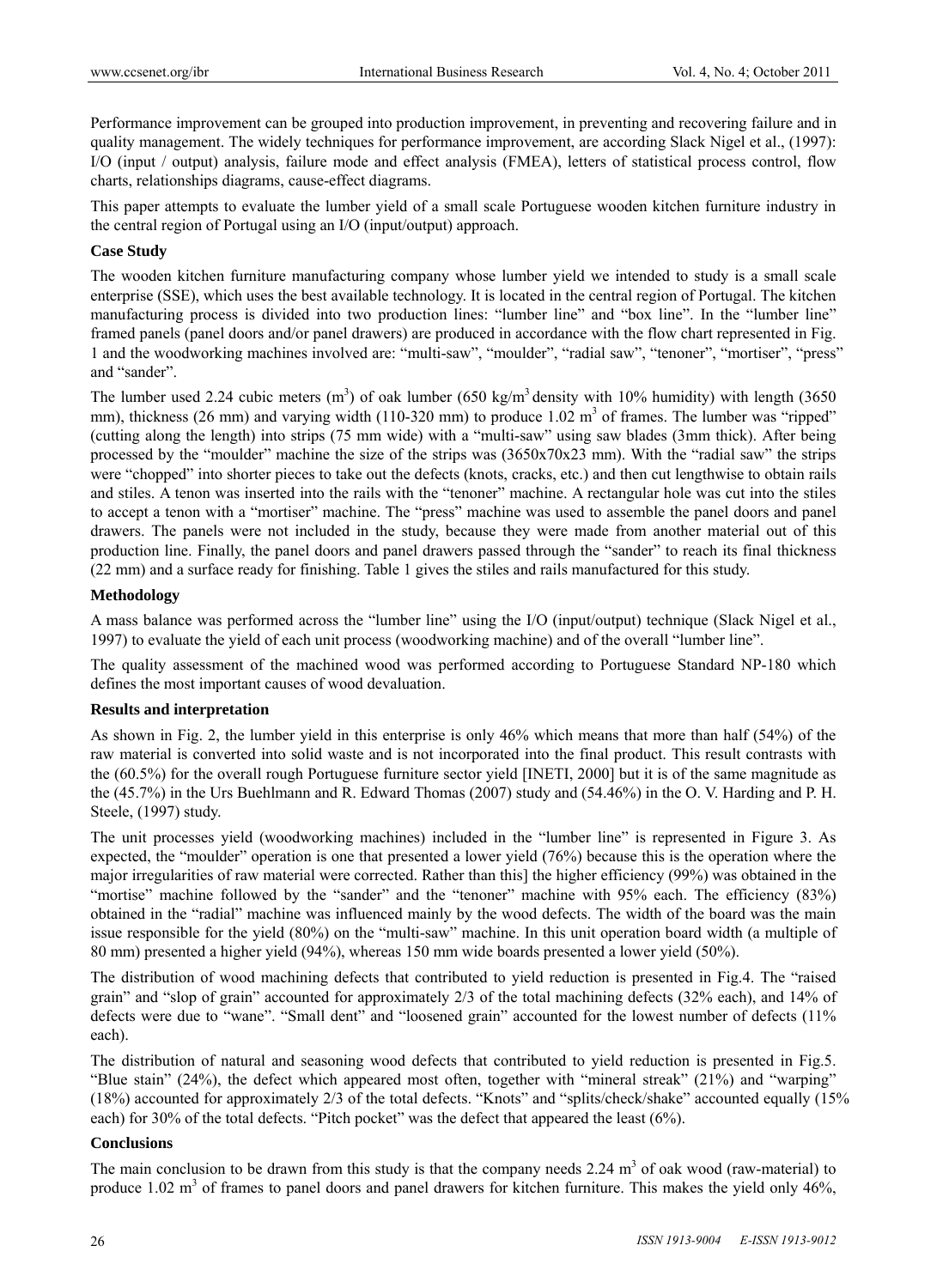which contrasts with the average value of 60.5% for the national wood furniture sector. Nevertheless, it is of the same magnitude (45.7%) found by Urs Buehlmann and R. Edward Thomas (2007) and a little different of 54.46% found by O. V. Harding and P. H. Steele, (1997) in similar studies.

The unit process that had the lowest yield (76%) was in the "moulder" machine followed by the "multi-saw" (80%) and the "radial" machine (83%). The yield on the multi-saw was influenced mainly by the width of the board lumber feed, ranging from 94% (for board widths which were multiples of 80mm) to 50% (for board widths of 150mm). The defects of the wood and machining were the variables that contributed most to the yield of the operation in the "radial" machine. The unit process in the "mortiser" machine is one that presents the greatest mass yield (99%), followed by the "sander" and "tenoner" at 95% each.

Approximately 2/3 of the total machining defects are due to the "raised grain" and "slope of grain" (32% each).

"Blue stain" (24%), "mineral streak" (21%) and "warping" (18%) accounted for approximately 2/3 of the total natural and seasoning wood defects. "Knots" and "splits/check/shake" accounted equally (15% each) for 30% of the total defects and "pitch pocket" was the defect appeared the least (6%).

## **References**

AIMMP. (2009). *A fileira da madeira e mobiliário em Portugal - Caracterização estatística*. Associação das Indústrias de Madeira e Mobiliário de Portugal (AIMMP). [Online] Available at: http://www.aimmp.pt/DOCUMENTOS/dados-sectoriais-2009.pdf (March 6, 2011)

Alias Radam, Mohd Rusli Yacob, Huda Farhana Mohd Muslim. (2010). Technical Efficiency of the Malaysian Wooden Furniture Industry: A Stochastic Frontier Production Approach. *International Business Research*, Vol. 3, No. 3.

Alison Green and David Mayes, (1991). Technical Inefficiency in Manufacturing Industries. *The Economic Journal*, 101, 523-538, doi:10.2307/2233557, http://dx.doi.org/10.2307/2233557

Barbosa, Ana Paula; Vianez, B.F.; Varejão, M. J.; Abreu, R.L.S. (1999). Considerações sobre o perfil tecnológico do setor madeireiro na Amazônia central. *Revista Acta Amazônica. Biodiversidade, pesquisa e desenvolvimento na Amazônia*. Manaus, n.35, p 45-53.

EU 27. (2006). The furniture industry sector. European Commission. [Online] Available at: http://ec.europa.eu/enterprise/sectors/furniture/index\_en.htm (March 8, 2011)

Gonçalves M.T.T. (2000). *Processamento da Madeira*. Bauru-SP: Document Center Xerox –USC, Livro ISBN 85.901425-1-5.

INET. (2000). *Guia Técnico - Sector da Industria da Madeira e Mobiliário*. Instituto Nacional de Engenharia e Tecnologia Industrial, Lisboa.

Irene Yu-Hua Gu, Henrik Andersson, Raul Vicen. (2010). Wood defect classification based on image analysis and support vector machines. *Wood Science and Technology* 44, 693–704, doi:10.1007/s00226-009-0287-9, http://dx.doi.org/10.1007/s00226-009-0287-9 .

J.S. Alao and E.D. Kuje. (2010). Determination of Technical Efficiency and Production Function for Small Scale Furniture Industry in Lafia Metropolis, Nasarawa State, Nigeria. *Journal of Agriculture & Social Sciences*. ISSN Online: 1814–960X, 09–037/AWB/2010/6–3–64–66. Available at: http://www.fspublishers.org/jass/past-issues/JASSVOL\_6\_NO\_3/6.pdf (March 3, 2011)

Koch P. (1964). *Wood Machining Processes*. New York. Ronald Press Company. 1964. 530p.

Kollmann/Côté. (1984). *Principles of Wood Science and Technology*. Vol I: Solid Wood. Springer-Verlag, Berlim Heidelberg New York Tokyo.

Luis Diaz-Balteiro A. Casimiro Herruzo, Margarita Martinez and Jacinto González-Pachón. (2006). An analysis of productive efficiency and innovation activity using DEA: An application to Forest Policy and Economics, Volume 8, Issue 7 October 2006, Pages 762-773

Lyptus. (2002). *Recomendações técnicas de usinagem, colagem e acabamento*. 17p (folder).

NP-180. (1962). *Anomalias e defeitos da madeira*. Norma Portuguesa NP-180, Instituto Português da Qualidade (IPQ).

Olukosi, J.O. and P.O. Erhabor. (1998). *Introduction to Farm Management Economics: Principles and Applications*, pp:35–80. Agitab Publishers, Zaria.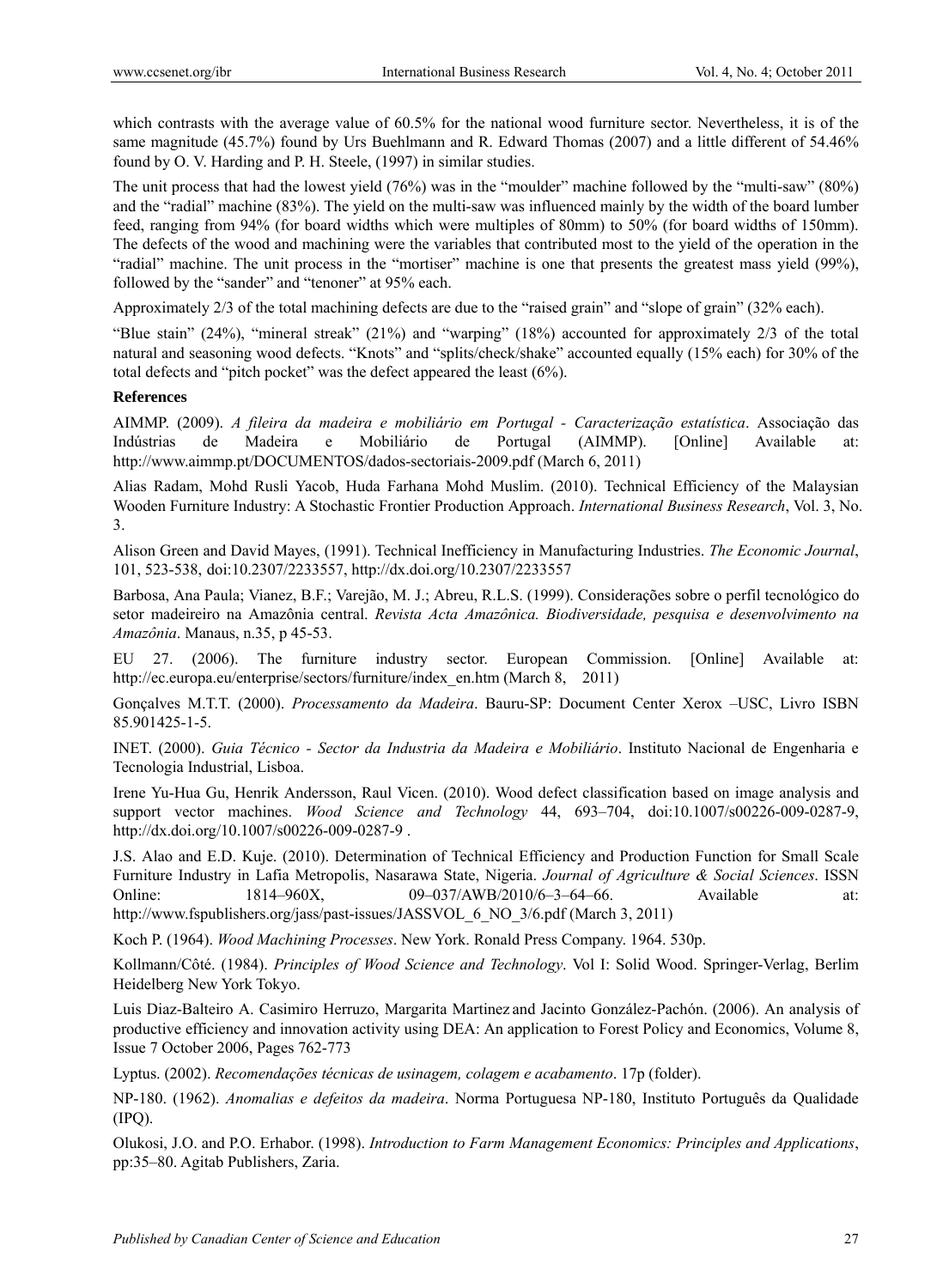O. V. Harding, P. H. Steele. (1997). RIP-X: Decision software to compare crosscut-first and rip-first rough mill. *Wood Science and Technology* 31, 367-381 © Springer-Verlag 1997, doi:10.1007/s002260050043, http://dx.doi.org/10.1007/s002260050043

Silva, J., Mattos, J; Muniz, G.B. (1999). *Influência das características anatômicas da madeira na sua usinagem*. XV Congresso florestal brasileiro. Belo Horizonte. Anais, p232- 239.

Slack, Nigel et al. (1997). *Administração da Produção*. São Paulo. Atlas.

Urs Buehlmann, R. Edward Thomas (2007). Relationship between lumber yield and board marker accuracy in rip-first rough mills. *Holzals Roh- und Werkstoff* 65, 43–48, doi:10.1007/s00107-006-0099-7, http://dx.doi.org/10.1007/s00107-006-0099-7

Willis Wagner and Clois Kicklighter. (2000). *Modern woodworking: tools, materials, and processes*. Copyright 2000 by The Goodheart-willcox Company, Inc., USA.

Table 1. Stiles and rails manufactured

| Parts         | Length x Width x Thickness (mm) | Number |
|---------------|---------------------------------|--------|
| <b>Stiles</b> | $243 \times 70 \times 22$       | 4      |
|               | $293 \times 70 \times 22$       | 120    |
|               | $343 \times 70 \times 22$       | 68     |
|               | $393 \times 70 \times 22$       | 166    |
|               | 493 x 70x22                     | 166    |
|               | $693 \times 70 \times 22$       | 2      |
| Rails         | 138 x 70x22                     | 72     |
|               | 278 x 70x22                     | 36     |
|               | $560 \times 70 \times 22$       | 30     |
|               | 700 x 70x22                     | 312    |
|               | $900 \times 70 \times 22$       | 24     |
|               | 1308 x 70x22                    | 28     |



Figure 1. Flow chart of "lumber line"